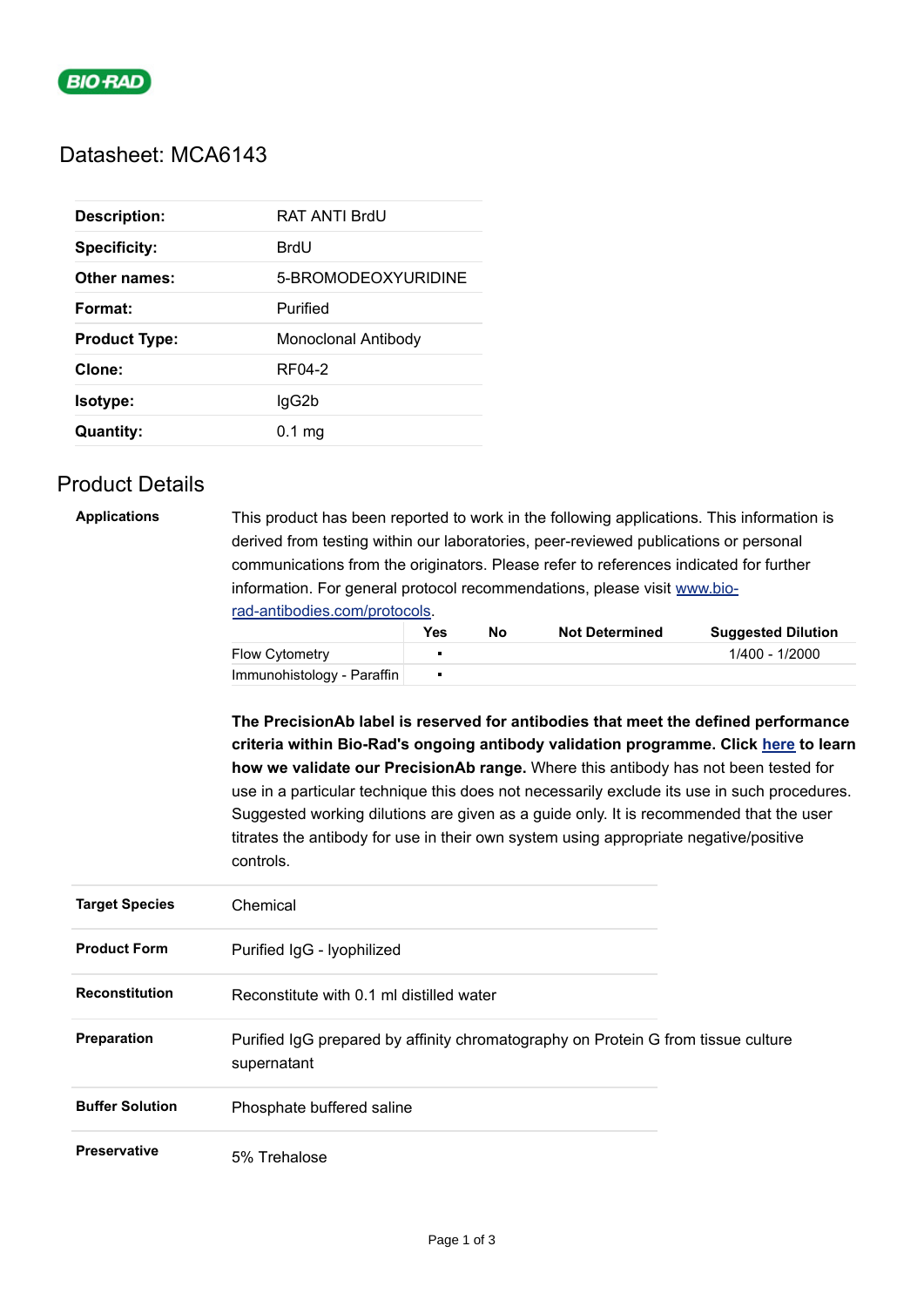| Approx. Protein<br><b>Concentrations</b>       | IgG concentration 1.0 mg/ml                                                                                                                                                                                                                                                                                                                                                                                                                                                                                       |
|------------------------------------------------|-------------------------------------------------------------------------------------------------------------------------------------------------------------------------------------------------------------------------------------------------------------------------------------------------------------------------------------------------------------------------------------------------------------------------------------------------------------------------------------------------------------------|
| Immunogen                                      | Bromodeoxyuridine                                                                                                                                                                                                                                                                                                                                                                                                                                                                                                 |
| <b>Specificity</b>                             | Rat anti BrdU antibody, clone RF04-2 recognizes bromodeoxyuridine (known as BrdU or<br>BrdUrd). BrdU is a synthetic thymidine analog, which is incorporated into the newly<br>synthesized DNA during replication instead of thymidine.                                                                                                                                                                                                                                                                            |
|                                                | Antibody detection of incorporated BrdU in cellular DNA is extensively referenced as an<br>accurate method to monitor cell proliferation in vivo and in vitro. In cell proliferation assays<br>BrdU staining is coupled with the use of a dye that binds total DNA such as propidium<br>iodide (PI). BrdU can be administered diluted in the culture medium or, in vivo via<br>intraperitoneal injection, subcutaneous osmotic pump implants (Tesfaigzi et al. 2004) or in<br>drinking water (Moser et al. 2004). |
|                                                | BrdU can be used as a thymidine analog in a wide range of organisms ranging from<br>mammalian cells, through reptiles and amphibians to invertebrate species and plants.                                                                                                                                                                                                                                                                                                                                          |
|                                                | Rat anti BrdU antibody, clone RF04-2, has been tested in flow cytometry.                                                                                                                                                                                                                                                                                                                                                                                                                                          |
| <b>Storage</b>                                 | Store at -20°C only.<br>Storage in frost-free freezers is not recommended.<br>This product should be stored undiluted. Avoid repeated freezing and thawing as this may<br>denature the antibody. Should this product contain a precipitate we recommend<br>microcentrifugation before use.                                                                                                                                                                                                                        |
| <b>Guarantee</b>                               | 12 months from date of despatch                                                                                                                                                                                                                                                                                                                                                                                                                                                                                   |
| <b>Acknowledgements</b>                        | PrecisionAb is a trademark of Bio-Rad Laboratories                                                                                                                                                                                                                                                                                                                                                                                                                                                                |
| <b>Health And Safety</b><br><b>Information</b> | Material Safety Datasheet documentation #10121 available at:<br>10121: https://www.bio-rad-antibodies.com/uploads/MSDS/10121.pdf                                                                                                                                                                                                                                                                                                                                                                                  |
| <b>Regulatory</b>                              | For research purposes only                                                                                                                                                                                                                                                                                                                                                                                                                                                                                        |

## Related Products

**Stabilisers**

# **Recommended Secondary Antibodies**

| <b>FITC</b>             |
|-------------------------|
| <b>RPE</b>              |
| DyLight <sup>®800</sup> |
| <b>HRP</b>              |
| <b>FITC</b>             |
| Alk. Phos., Biotin      |
| <b>HRP</b>              |
|                         |